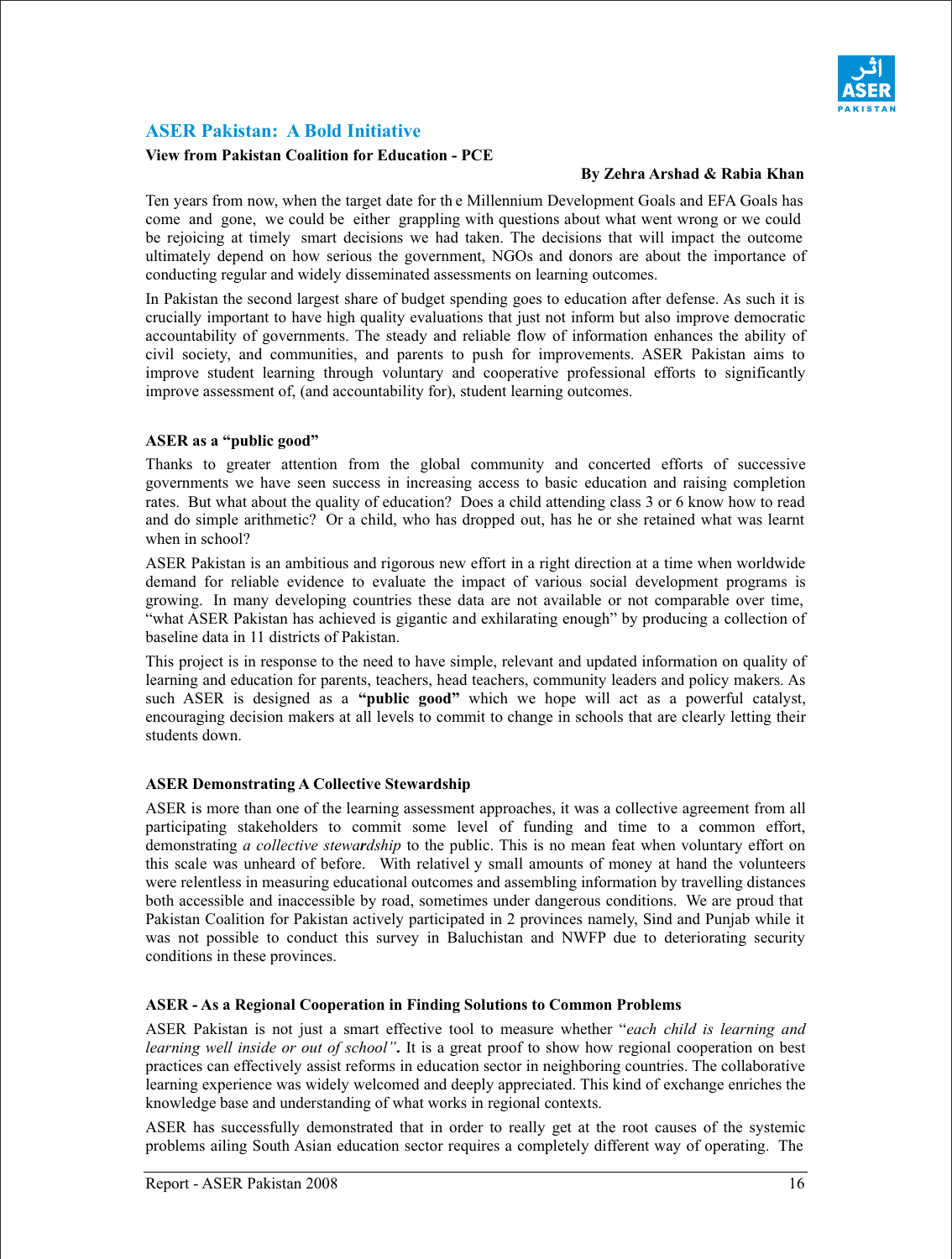

solutions demand cooperation rather than competition, collective action more than individual effort on the part of South Asian countries.

## **The Findings Have Serious Implications:**

The testing of children in age group 3-16 is important as these are foundation years and as aptly described by the report "if the foundations are strong, the level of learning achievements will be good as well be for a child studying in Class 1 or Class 9 or 16 years old out of school youth."

The issue is urgent. When 19% of the children tested in the age group 13-14 years cannot read para or level-I text and 23.1% cannot do subtraction or Level-I (arithmetic) or in the higher age group of 15- 16 years about 27.3% are unable to read the story text (level -2) where as about 36.3% of all children them are unable to solve simple division (level-II), then there is something seriously wrong with our decision-making.

Studies that focus on assessments well can yield both welcome and unwelcome surprises. For example when children were unable to read or do simple arithmetic sums many parents were shocked, they took it for granted that children are on the right track in learning basics and fundamentals. Similarly the learning achievement in the schools would be so frequently abysmally low was not expected. While Pakistan may have some of the best results in the world, (e.g. Ali Moeen taking 22 As in Cambridge International A Level Examination and securing a place in Guinness World Records) it also has much of the worst.

In ASER 2008, Pakistan, the tables 3 and 4 in National report there is a pleasant surprise that in class 1 among those tested 4 % can do division and read story text while in class 8, 18% cannot read story text and 26% cannot do division. Did the former group have effective teachers well immersed in content knowledge and pedagogical skills, or parents were participating in their children's learning process, or whether these children belonged to affluent families having access to first class private schools. These questions are not answered and do not fall within the scope of this report but definitely illustrate another benchmark.

The school education must catapult in coming years from the 18th to the 21st century through a truly remarkable crash program to upgrade the nation's education.

The results also confirm what other researchers have shown. For example according to the Learning and Educational Achievement in Punjab Schools (LEAPS) survey included learning outcomes for 12,000 students in grade III. The overall students' performance was low. The overall learning outcomes are far below the standards set at each grade-level (LEAPS 2007, p. iii). For example, 35 percent of students in grade I cannot subtract single-digit numbers, 76 percent of students in grade II cannot read. Analysis of the data shows that children in public schools are behind students in private schools by between 1.5 and 2 years (a child in private school in Grade III has the same performance as a child in public school in Grade 5) in the three tested subjects of English, Mathematics and Urdu (LEAPS 2007, p.31).

## **Why Make ASER Pakistan an Annual Exercise** ?

The ASER report draws no conclusions as to what are the solutions. But accumulation of results from this independent testing does suggest that enough evidence exists for emergency interventions. The Government needs to conduct a new policy analysis in the education sector and create a master plan rather than a patchwork of reforms.

What can be done to ensure that once children make it to school, they learn? What is needed to get children to learn? Teachers having good know ledge and skills in both content and pedagogy, good curriculum design, performance-based teacher bonuses, class room materials, management development, monitoring and evaluation and other key areas, how to weave this in a single plan to achieve demonstrable improvements in learning outcomes will require deep and continued nonpartisan high-level political will to implement. Pakistan's most valuable asset is its people, yet this asset is being wasted. If we want to be a nati on which is better educated, more productive, more technologically advanced and more ingenious, we have to improve our schooling and learning outcomes, by investing in right programmes.